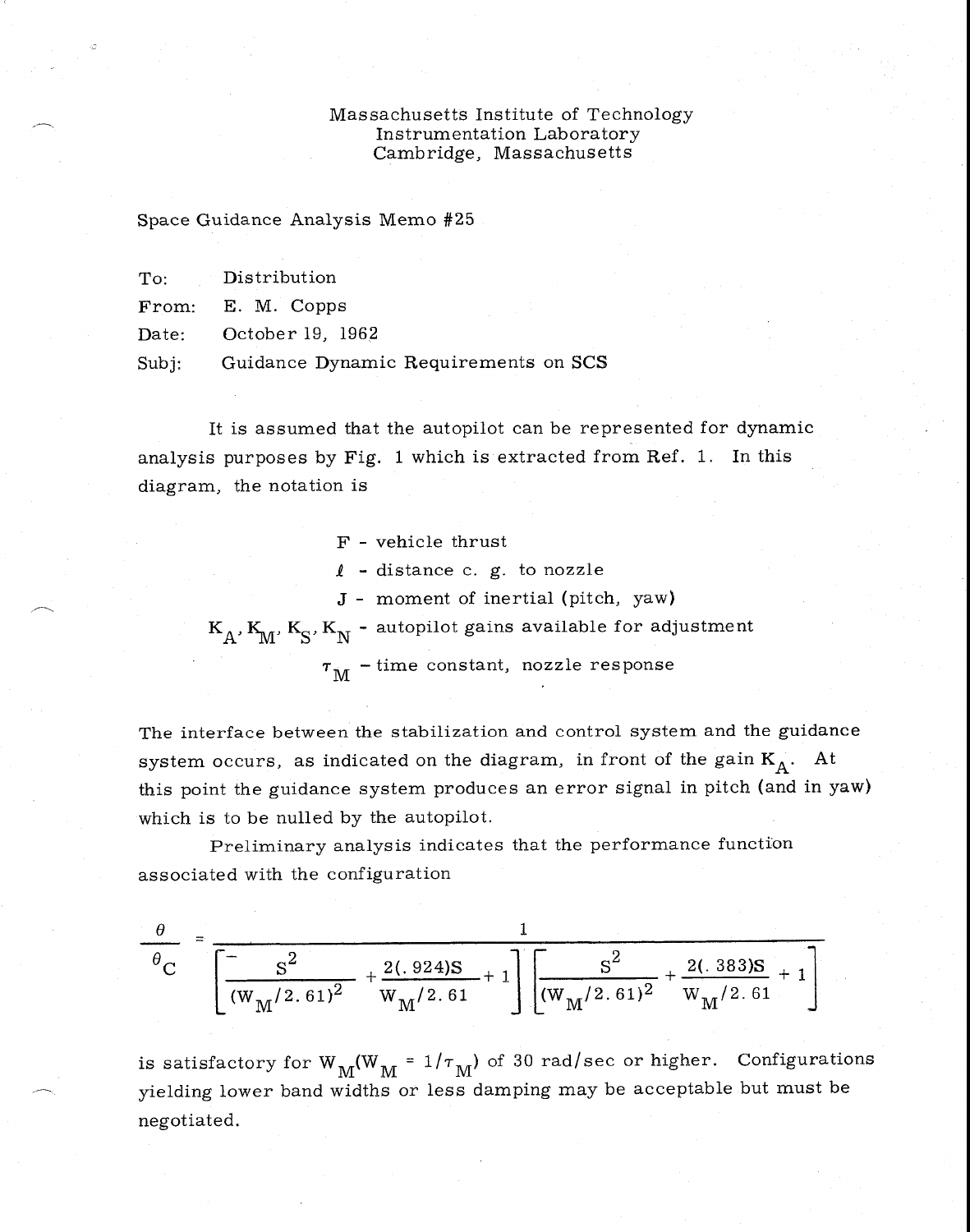The term  $\frac{F\ell}{J}$ , which is notated as  $W_V^2$  in Ref. 2, significantly affects

the dynamic response of the thrust vector direction control loop (the guidance loop) as may be seen from Fig, 2. (Fig. 2 assumes the existence of the autopilot postulated above. )

The magnitude of  $W_{\mathbf{V}}$  appears to place an upper limit on the band width of the outer (guidance) loop. MIT does not have specifications on the expected magnitudes of this value during powered flight, although reference 2 contains two "typical cases". MIT is currently assuming  $W_{V}$  will not be less than the number in Fig. 32 Ref. 2,  $\sqrt{F1/J}$  = 1.549. Since this number is intimately connected with the overall design of the Apollo vehicle, MIT hesitates to place even tentative specifications on this number. However, coordination with MIT on the expected values of  $\mathbf{F}$ l / J must occur.



Figure 2

Ref. 1 NAA Inter-office ltr. S & CA - 62-11: Rate-Gyro & Mig-gyro TVC Autopilots

Ref. 2 Stabilization & Control Analyses, 1 July - 31 July unit member reporting: J. A. Jansen, R. E. Miller, C. L. Pond